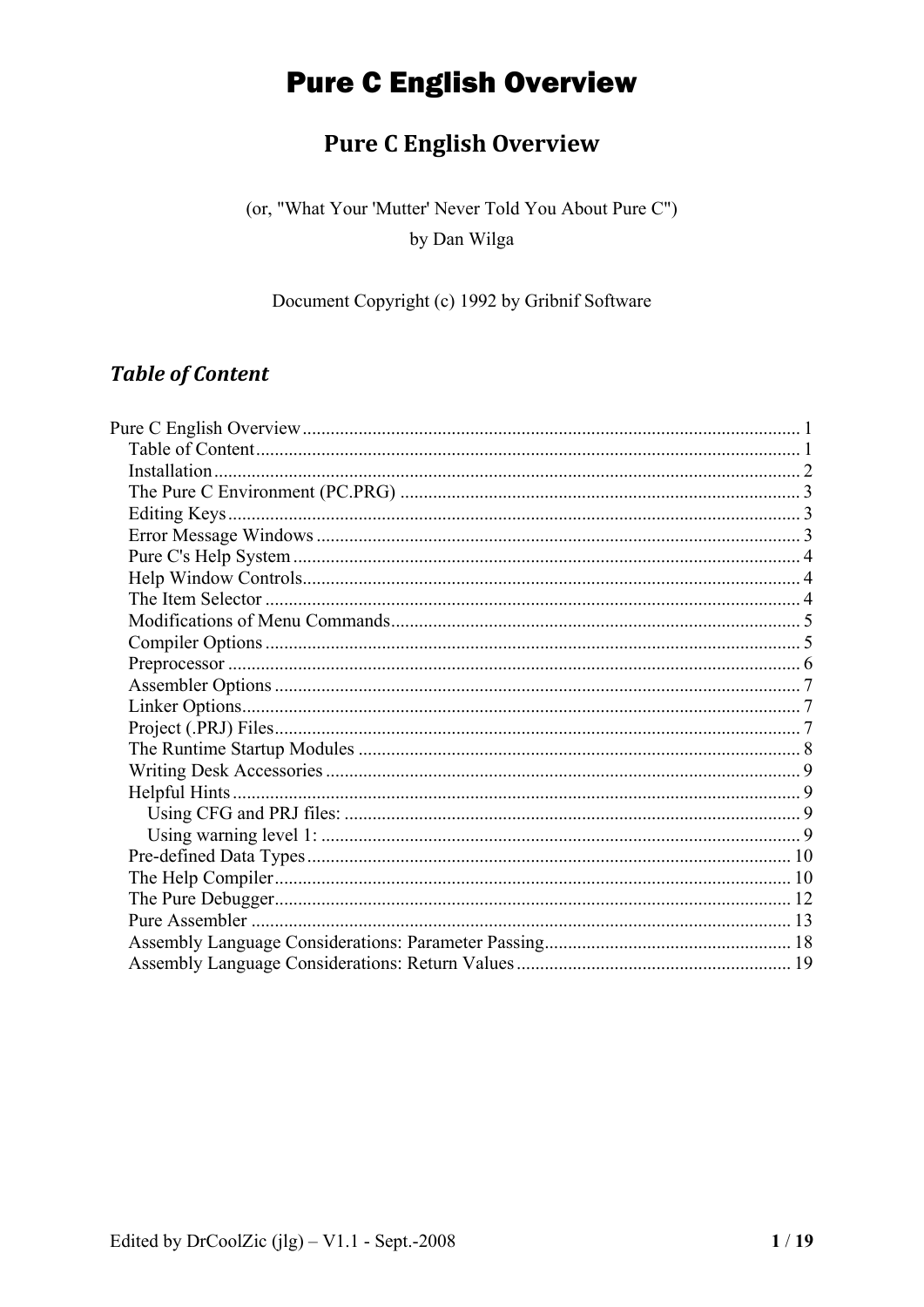<span id="page-1-0"></span>The Pure C package comes, as you have probably noticed by this time, with German documentation. As this is not likely to change in the near future, we have decided to present people who purchase the package from us with a description of the important features of the programs in English.

Certainly, the information in this document is far from the content of the full manuals. However, careful attention has been paid to covering those details which would not normally be obvious without understanding the manuals.

We strongly suggest that you read as much of this document as possible. While you may never use some of the information covered, many important features of the package may be revealed to you by reading it fully.

### *Installation*

Probably the easiest way to install Pure C is in the format in which it is provided. Simply create a PURE\_C folder somewhere on one of your hard drives (with about 2 Mb free) and copy the contents of all three disks into it.

This is a description of the major files in the distribution:

- PC.PRG Programming environment
- PC.CFG Default configuration file
- CPP.TTP Pure C compiler pre-processor
- PCC.TTP Pure C compiler
- PCC.CFG Pure C compiler default configuration
- PD.PRG Pure Debugger
- PD.CFG Default configuration file
- BGIOBJ.TTP Converts BGI fonts to .O files
- DISPOBJ.TTP Display object files
- HC.TTP Help compiler
- PASM TTP Pure Assembler
- PLINK.TTP Object file linker
- C.HLP C language help
- LIB.HLP C libraries help
- PASM.HLP Pure Assembler help
- PD.HLP Pure Debugger help
- FONTS Fonts used by BGI routines
- PC\_FSEL\ Replacement file selector
- PC HELP\ Help desk accessory
- INCLUDE\
Header files
- 
- LIB\
	- o PC881LIB.LIB 68881/2 floating point library
	- o PCBGILIB.LIB Borland Graphics Interface library
	- o PCEXTLIB.LIB Pure C extensions library (see: ext.h)
	- o PCFLTLIB.LIB Floating point library
	- o PCGEMLIB.LIB AES/VDI library
	- o PCLNALIB.LIB
	- o PCSTDLIB.LIB Standard library (stdio, etc.)
	- o PCTOSLIB.LIB BIOS/XBIOS/GEMDOS library
	- o PCSTART.S Source for default runtime module
	- o PCSTART.O Object file for same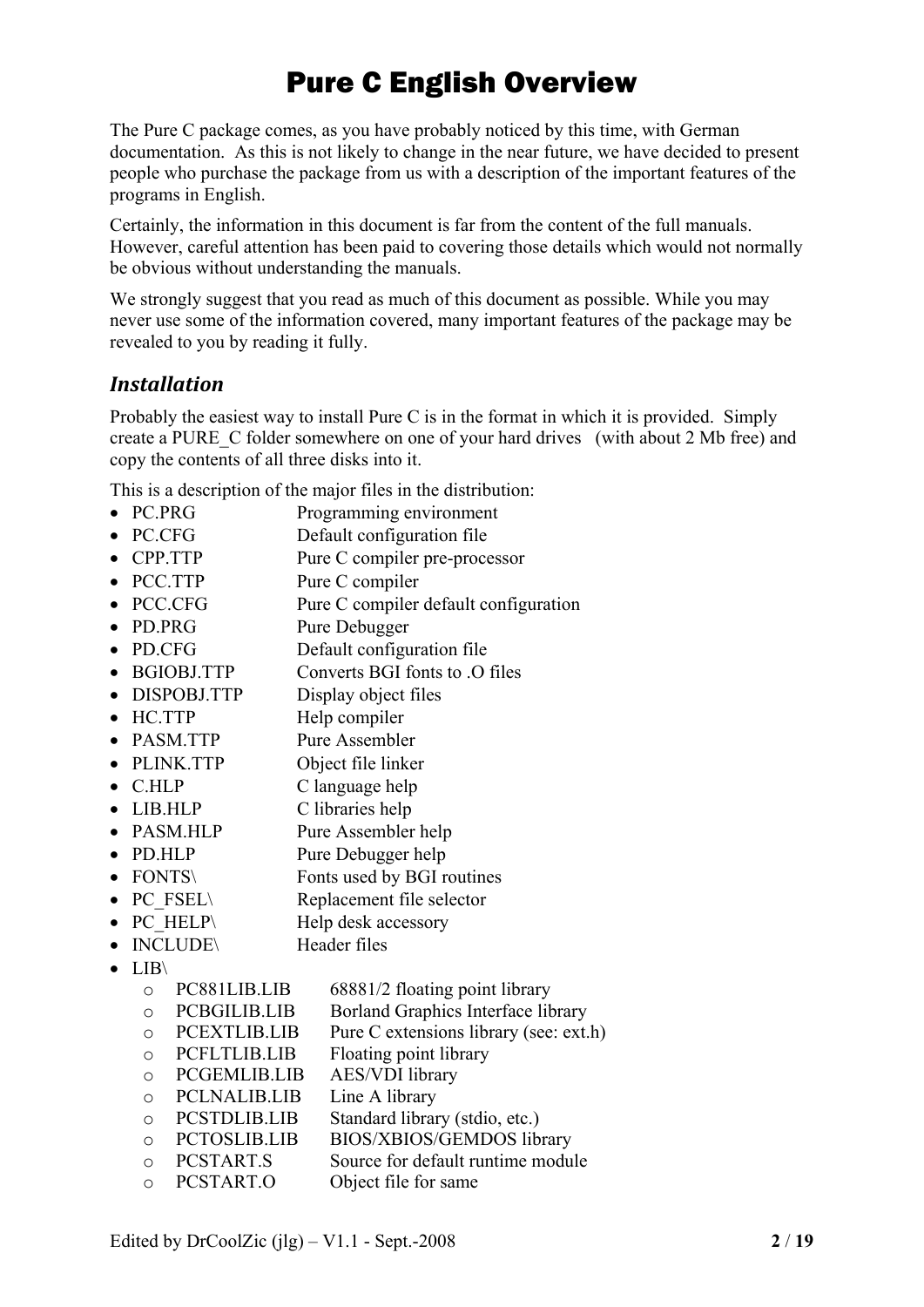- <span id="page-2-0"></span>o PCVSTART.S Source for runtime module with extended argument (ARGV) passing o PCVSTART.O Object file for same
- $\circ$  PCXSTART.S Source for runtime module with i/o redirection as part of command line
- o PCXSTART.O Object file for same

### *The Pure C Environment (PC.PRG)*

While the separate parts of the Pure C compiler/assembler/debugger can all be used independently, the easiest way to manage a large project is by using the integrated environment, PC.PRG.

### *Editing Keys*

- Shift up arrow Scroll up one page
- Shift down arrow Scroll down one page
- Shift left arrow Move to start of line
- Shift right arrow Move to end of line
- Control left arrow Move to start of word
- Control right arrow Move to start of next word
- Backspace Delete character to left of cursor
- Delete Delete character to right of cursor
- Home Start of file
- Shift Home End of file
- Control Y Yank (cut) current line
- Click Move cursor
- Shift click Add to selection
- Double-click Select word
- Shift double-click Select an entire line
- Undo Undo Undo last keystroke
- Insert Same as Paste

Note that using the scroll bar does not affect the cursor location. This means that if you use the scroll bar to reposition the file being edited and then type a character, that character will appear where the cursor was (and still is) before the window was scrolled.

If a block is selected when a normal key is pressed on the keyboard, that entire block will be replaced with the one character, so caution should be used.

#### *Error Message Windows*

A second type of window, which cannot be edited, appears when the compiler generates error messages. The contents of this window can be viewed like other text windows, but they cannot be changed. To quickly jump to a particular error in the appropriate source file, simply double-click anywhere on an error message. This action is similar to the "Find Error" menu entry.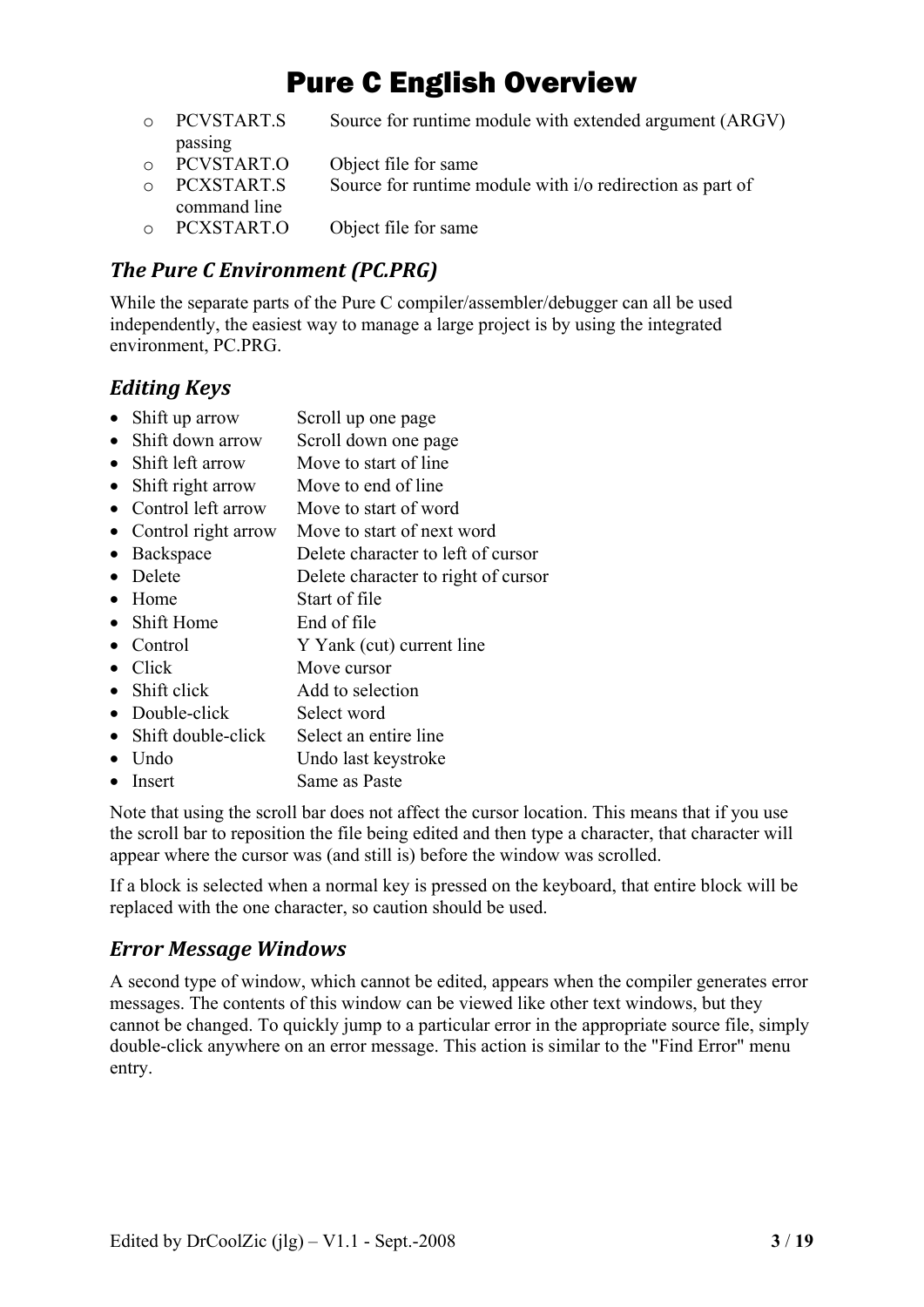### <span id="page-3-0"></span>*Pure C's Help System*

Yet another type of window which can be opened is for help messages. There are two ways to access the help, either directly from the menu or by pressing the Help key. In the case of the Help key, the help libraries will be searched for an entry which matches the word currently under the cursor. This can be especially helpful for situations where you cannot remember what parameters to pass to a library function.

### *Help Window Controls*

- Double-click on an underlined word or phrase Jump to that help reference
- Help key while cursor is at underlined word Jump to that help reference
- 

• Undo key **Back up to previous help screen** 

Another use of the help system is to point out the declaration of a variable, constant, or function **within your own source code**. For instance, if you are working on a program which uses a number of header files to define variables and you want to find out how the variable "MaxValue" is defined, you simply have to place the edit cursor on the word "MaxValue" somewhere in the source code and press the Help key. If you have just recently compiled your program (and Pure C's internal caches have not been flushed) then the header file in which "MaxValue" is declared will be opened and the appropriate line will be shown. Note that this feature cannot work if you quit Pure C and then re-run it, because the caches are flushed; you must re-compile the program.

### *The Item Selector*

Pure C employs (yet another!) enhanced item selector which offers many advantages to the standard Atari item selector. All of its operations can be controlled from the keyboard:

| • Alt $\leq$ drive letter $\geq$ | Select disk drive                             |
|----------------------------------|-----------------------------------------------|
| • $Up/Down$ arrows               | Change selected file/folder                   |
| • Return                         | Open selected folder/file                     |
| $\bullet$ Insert                 | New filename                                  |
| • Delete                         | Delete selected file                          |
| $\bullet$ Esc                    | Swap disks (update file list)                 |
| $\bullet$ Undo                   | Back up one directory level                   |
| $\bullet$ Control-U              | Exit item selector (like Cancel button)       |
| • Extensions $(*.C, *.H. etc.)$  | See page 15 of your Pure C Compiler<br>manual |

One other nice feature of the item selector is the ability to select a file or folder from a long list by simply typing the first few characters of its name.

For instance, suppose you have the following items:

\*BIN  $*$ LIB BAR.C FOO.C FOX.C ZZZ.C

To open the LIB folder, you merely have to press 'L' (select the folder) and then hit the Return key (Open it). To open the file FOX.C, in this case, you can either press 'F' and then move the selection down one line with the down arrow key, or you can type 'OX' to narrow the search. In either case, pressing Return will cause the file FOX.C to be opened.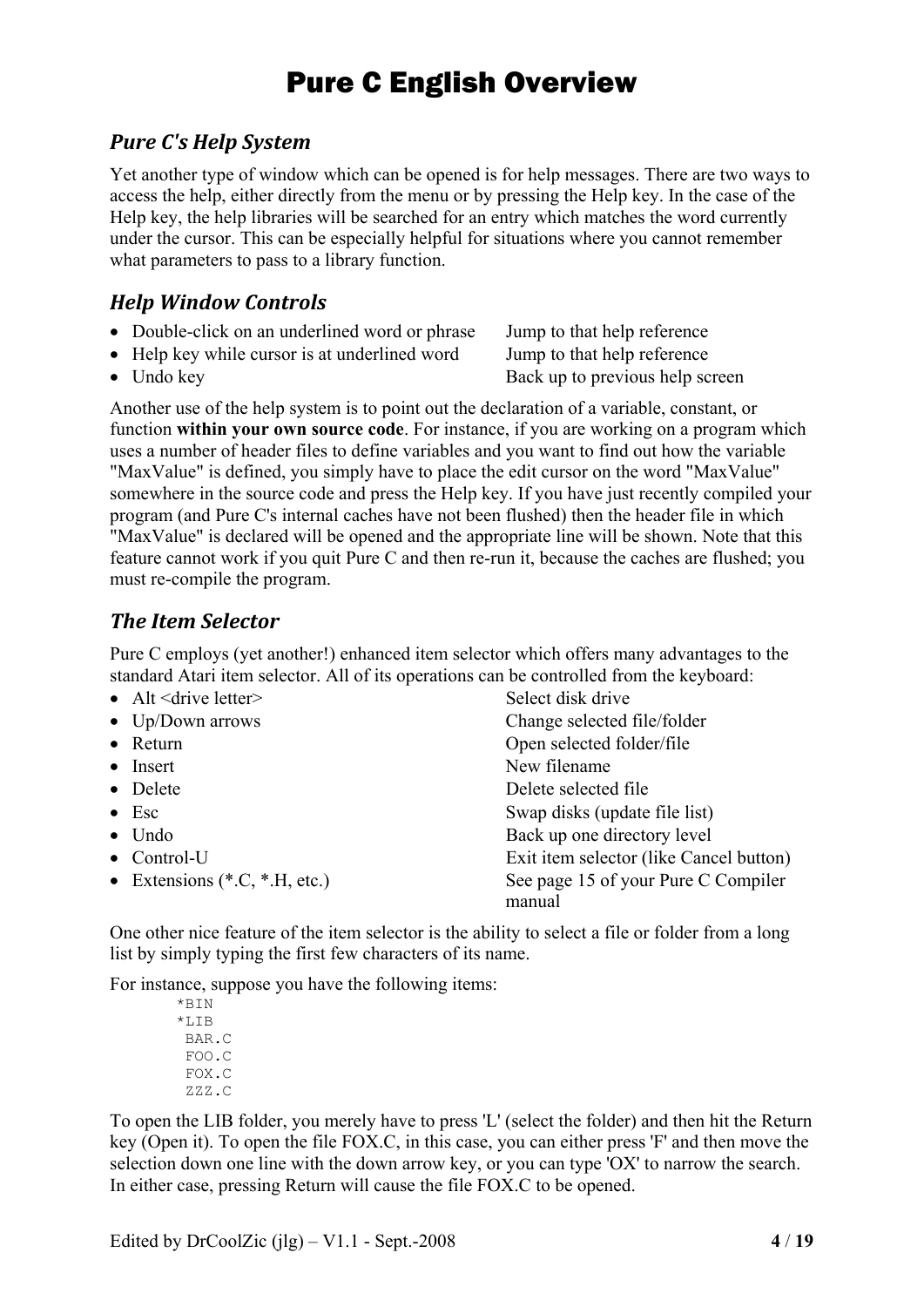### <span id="page-4-0"></span>*Modifications of Menu Commands*

Two menu commands have alternate forms which are not otherwise obvious:

- Control Shift Q Quit without autosaving configuration
- Shift Alt D Debug, removing PC.PRG from memory first

### *Compiler Options*

Some of the compiler options are explained in more detail here. The remainder can be found in the "Compiler..." dropdown menu entry.

- -2 Generate 68020 code. Resulting program will not run on a 68000 CPU!
- -**8** Generate 68881 code.
- -A Non-ANSI keywords "cdecl" and "pascal" will generate errors.
- -B Write objects (.O) in DRI format, instead of Pure C format. If this switch is on, then the Pure Debugger will not be able to use a source file window because the DRI format does not permit extended debugging information.
- -E# Maximum number of error messages before break.
- -F# Maximum number of warning messages before break.
- -H Force "cdecl"-style function calling. Passes parameters on stack instead of in CPU registers.
- -L# Maximum identifier length.
- -M No string merging. Normally, Pure C checks to see if part of one string can actually be defined as being the tail end of another. An example would be the two strings "nobody" and "body", which could be merged into one string. This option can be disabled if your code needs to modify static string contents without affecting other strings.
- -Nname Output file directory.
- -Oname Output file name.
- -P Use absolute calls (JSR's) instead of PC-relative ones. If you get a linker error which says there is a "16-bit PC-relative overflow", this option must be used.
- -S Standard stackframes, using LINK and UNLINK instructions.
- -T Stack checking. An error message will be produced if insufficient stack space has been reserved.
- -Wxxx Disable (-W-xxx) or enable (-Wxxx) a compiler warning message. Similar to the #pragma warn preprocessor directive. Options:

Adherance to ANSI standards:

- -Wdup Redefinition of XXX is not identical. (default: ON)
- -Wret Both return and return of a value used. (ON)
- -Wstr XXX not part of a structure. (ON)
- -Wstu Structure XXX is not defined. (ON)
- -Wsus Suspicious pointer conversion. (ON)
- -Wvoi Void functions may not return a value. (ON)
- -Wzst Zero length structure. (ON)

Common Warning Messages:

- -Waus XXX is assigned a value which is never used. (ON)
- -Wdef Possible use of XXX before definition. (ON)
- -Weff Code has no effect. (ON)
- -Wpar Parameter XXX is never used. (ON)
- -Wpia Possibly incorrect assignment. (ON)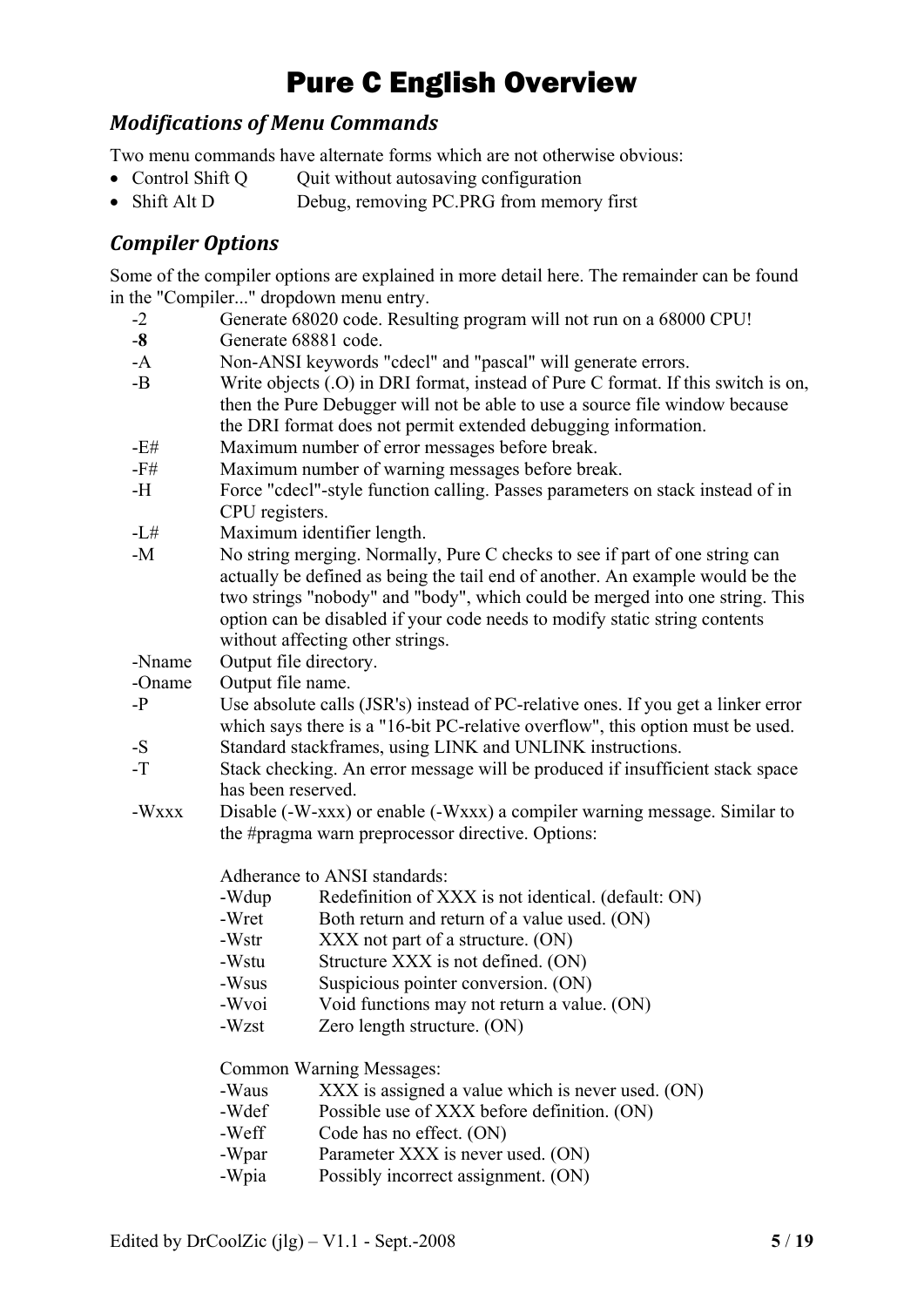- <span id="page-5-0"></span>-Wrch Unreachable code. (ON)
- -Wrvl Function should return a value. (ON)

Less Common Warnings:

- -Wamb Ambiguous operators need parentheses. (OFF)
- -Wamp Superfluous  $&$  with function or array. (OFF)
- -Wnod No declaration for function XXX. (OFF)
- -Wpro Call to function with no prototype. (ON)
- -Wstv Structure passed by value. (OFF)
- -Wuse XXX declared but never used. (OFF)

Portability Warnings:

|    | -Wapt | Non-portable pointer assignment. (ON)                                                                                                                                                                                         |
|----|-------|-------------------------------------------------------------------------------------------------------------------------------------------------------------------------------------------------------------------------------|
|    | -Wcln | Constant is long. (OFF)                                                                                                                                                                                                       |
|    | -Wcpt | Non-portable pointer comparison. (ON)                                                                                                                                                                                         |
|    | -Wrng | Constant out of range in comparison. (ON)                                                                                                                                                                                     |
|    | -Wsig | Conversion may lose significant digits. (OFF)                                                                                                                                                                                 |
|    | -Wucp | Mixing pointers to signed and unsigned char. (OFF)                                                                                                                                                                            |
|    | -Wrpt | Non-portable pointer conversion. (ON)                                                                                                                                                                                         |
| -X |       | Generate underbars. All identifier names are preceded with a " " character.                                                                                                                                                   |
|    |       | . The state of the state of the state of the state of the state of the state of the state of the state of the state of the state of the state of the state of the state of the state of the state of the state of the state o |

This is mostly for compatibility with Mark Williams C modules. -Y Add debug information for use with the Pure Debugger. This option must be set in order to get a C-source window within the debugger.

#### *Preprocessor*

The only unusual preprocessor directive supported by Pure C is **#pragma**. In this implementation, the only option is "warn", for enabling or disabling certain compiler warnings. The syntax is always one of these:

```
#pragma warn -w(enable all warnings) 
#pragma warn -xxx(where "xxx" is a warning type to disable) 
#pragma warn +xxx(where "xxx" is a warning type to enable)
```
For a list of the warning types, refer to the -W compiler option.

Pure C defines several preprocessor constants:

- LINE Line number.
- FILE Name of file being compiled.
- DATE File compilation date.
- TIME File compilation time.
- STDC True (1) if the "ANSI keywords only" (-A) option is used.
- PUREC Contains the version number of the compiler. Useful as a check to see if the Pure C compiler is being used.
- TURBOC Same as \_\_PUREC\_\_.
- TOS Always 1.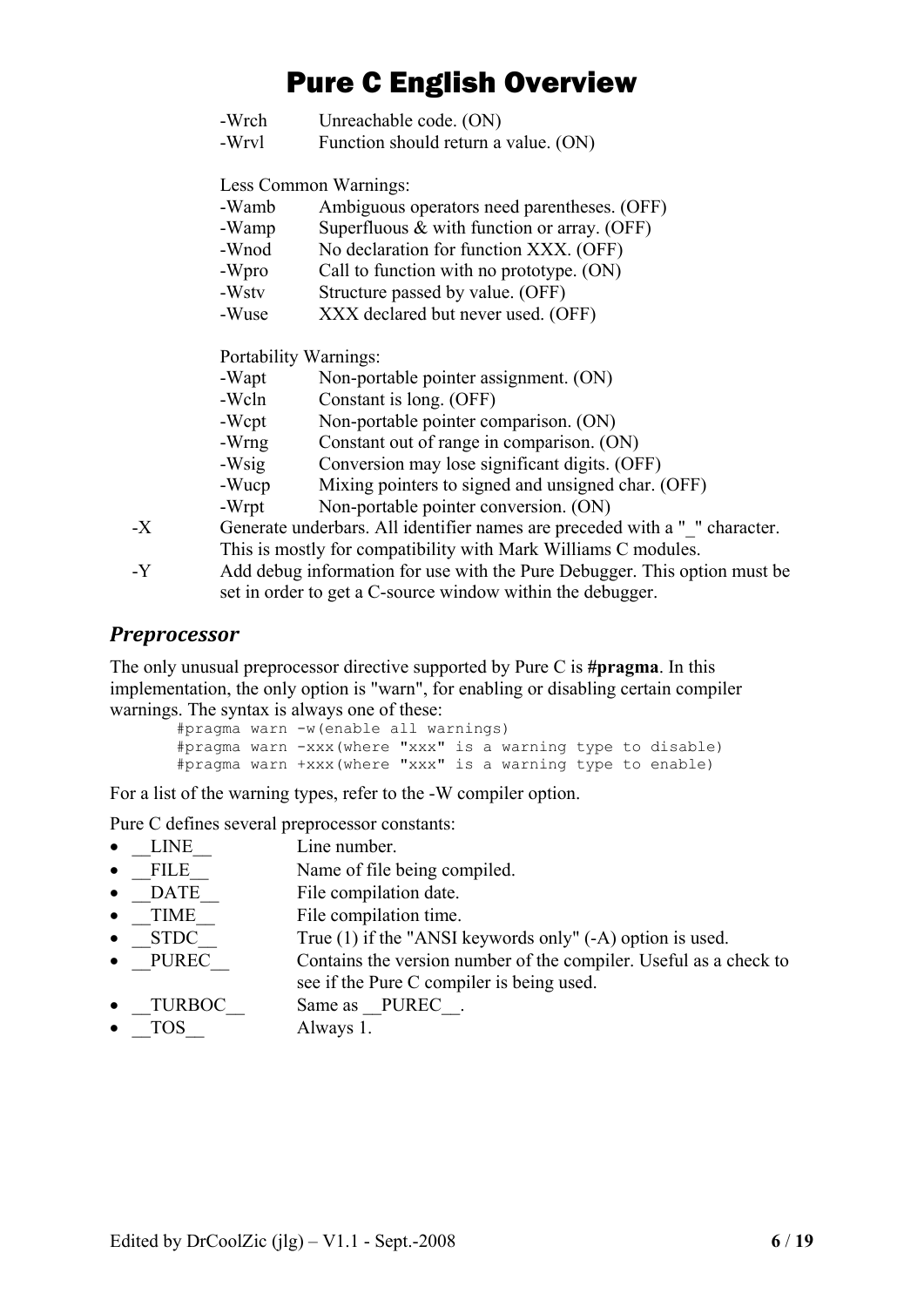### <span id="page-6-0"></span>*Assembler Options*

The -1, -2, -3, -4, -5, and -8 options can be used to prevent an error message when the assembler encounters an instruction which is not part of the standard 68000 instruction set. Similarly, the -S option prevents errors from being generated when a supervisor mode instruction is encountered.

The -U option forces all undefined symbols to be considered external. This avoids having to use the IMPORT and EXPORT assembler directives.

### *Linker Options*

The stack size for a program depends on many factors, such as the number and size of local variables, the level to which function calls are nested, and the number of parameters passed in function calls. The -T (stack checking) compiler switch can be helpful for determining the correct stack size for a particular program. Note that because Pure C normally passes function arguments in CPU registers, the amount of stack space required by a Pure C program can be significantly less than that required by other compilers.

Options G, L, and Y should always be set if you intend to use the resulting program with the Pure Debugger. The program should be re-linked without these options to produce the final version, as this consumes much less disk space.

The -F option prevents the FastLoad bit from being set in the program's header. This attribute only affects programs which are run by TOS versions 1.4 or newer. This attribute must NOT be set (that is, you should use the –F option) for any program which can be run as a desk accessory, since the operating system can crash when a desk accessory has this attribute set.

The -J option generates a new object file. This can also be used to create a linkable library from several  $\Omega$  files.

The -R and -M options affect operation on the Atari TT computer, which has both fast RAM and normal ST RAM. If your program will be performing raw disk i/o or setting the screen display base to a block of memory it receives by way of the Malloc call, then the -M flag should be set so that the Malloc will return a block of memory in ST RAM rather than Fast RAM.

The segment addresses should normally be left blank. They are intended for linking positiondependent code, such as something that will be burned into ROM.

### *Project (.PRJ) Files*

The syntax for Project files follows. Items in braces {} are optional. A bar | denotes a choice between two options.

```
{ output file | * \}{ .L [ <linker_options> ] } 
{ .C [ <compiler_options> ] } 
{ .S [ <assembler_options> ] } 
= 
<module_name1> { ( <dependent_files> ) } 
<module_name2> { ( <dependent_files> ) } 
...
```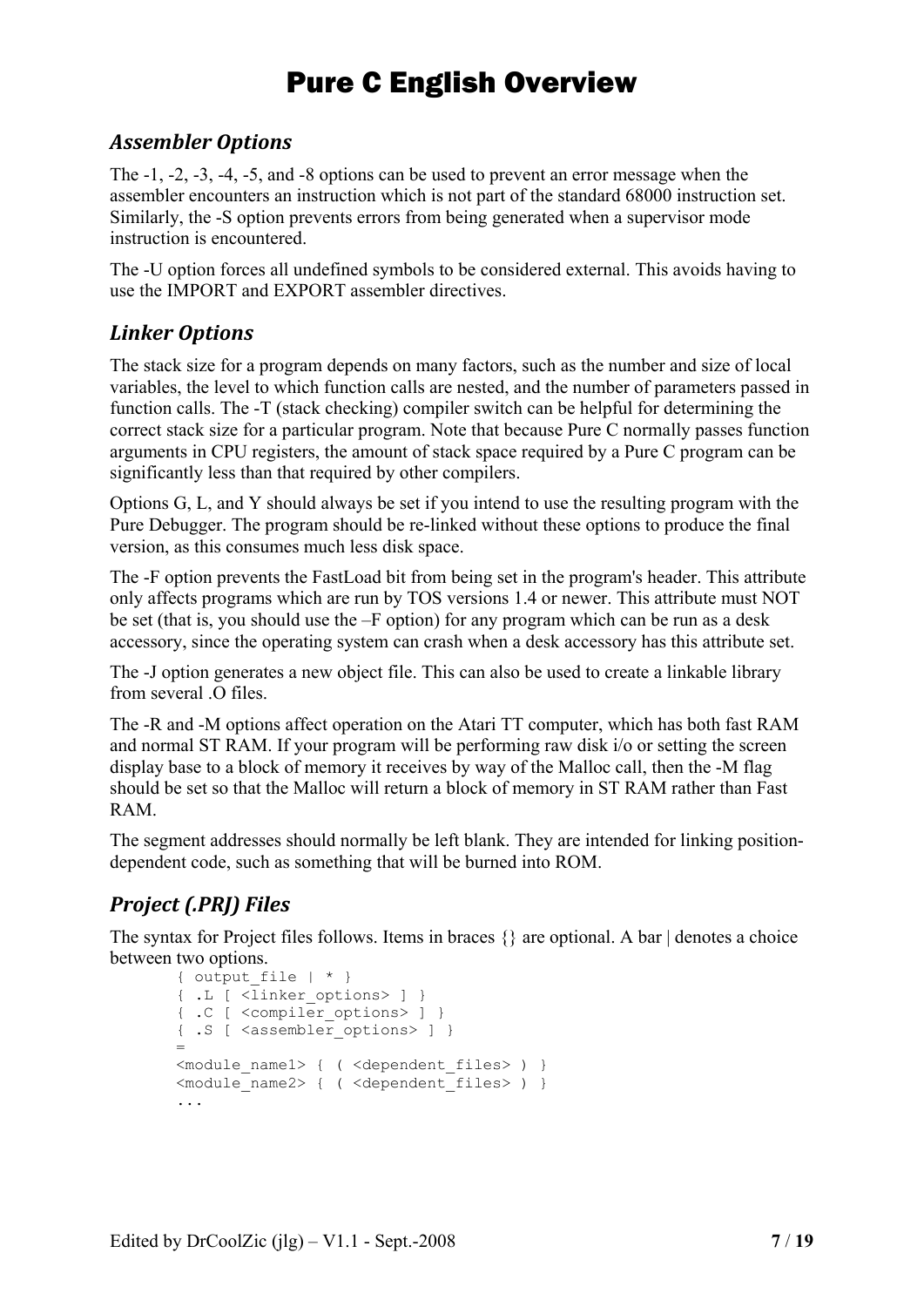<span id="page-7-0"></span>Each module name can either be an asterisk "\*", to represent the topmost source file window, or one of the following:

```
<assembler_file> { [ <assembler options> ] }
<C_source_file> { [ <compiler_options> ] } 
\overline{\text{cob}}iect file>
<library_file> 
<project_file>
```
The order in which modules appear in the list dictates the order in which they are linked. For this reason, the startup module should always come first and the libraries should usually come last.

This sample project file will compile the files MYACC1.C (which is the topmost window), MYACC2.C, MYACC3.S, and will link the standard and GEM libraries. The compiler switch for 68020 code is enabled for MYACC2.C, and the assembler switch for privileged instructions (-S) is set globally. The file MYACC1.C depends on the file HEADER.H not having changed since the last compilation. The output file is MYACC1.ACC.

```
*.ACC ; topmost window name with ACC extension 
.S[-S] ; assembler options 
= 
PCSTART.O \qquad ; startup module comes first
* (HEADER.H) ; compile topmost window MYACC1 if it or 
               ; HEADER.H has changed 
MYACC2.C [-2] ; compile MYACC2.C with 68020 code generation 
MYACC3.S ; assemble with options above
PCSTDLIB.LIB ; link standard library
PCGEMLIB.LIB ; link AES/VDI library
```
### *The Runtime Startup Modules*

Pure C includes several different compiler startup modules, for different purposes. Most likely, you will probably want to use the default, PCSTART.S.

Essentially, these startups all perform the same actions:

- Find out how much memory the program requires and return (Mshrink) unused memory.
- Parse the command line and prepare a list of pointers to the individual parameters.
- Prepare a list of pointers to the environmental variables.
- Determine if the computer has a floating point math coprocessor.
- Call the main portion of the program.
- Clean-up any malloc'd blocks and open files.
- Terminate.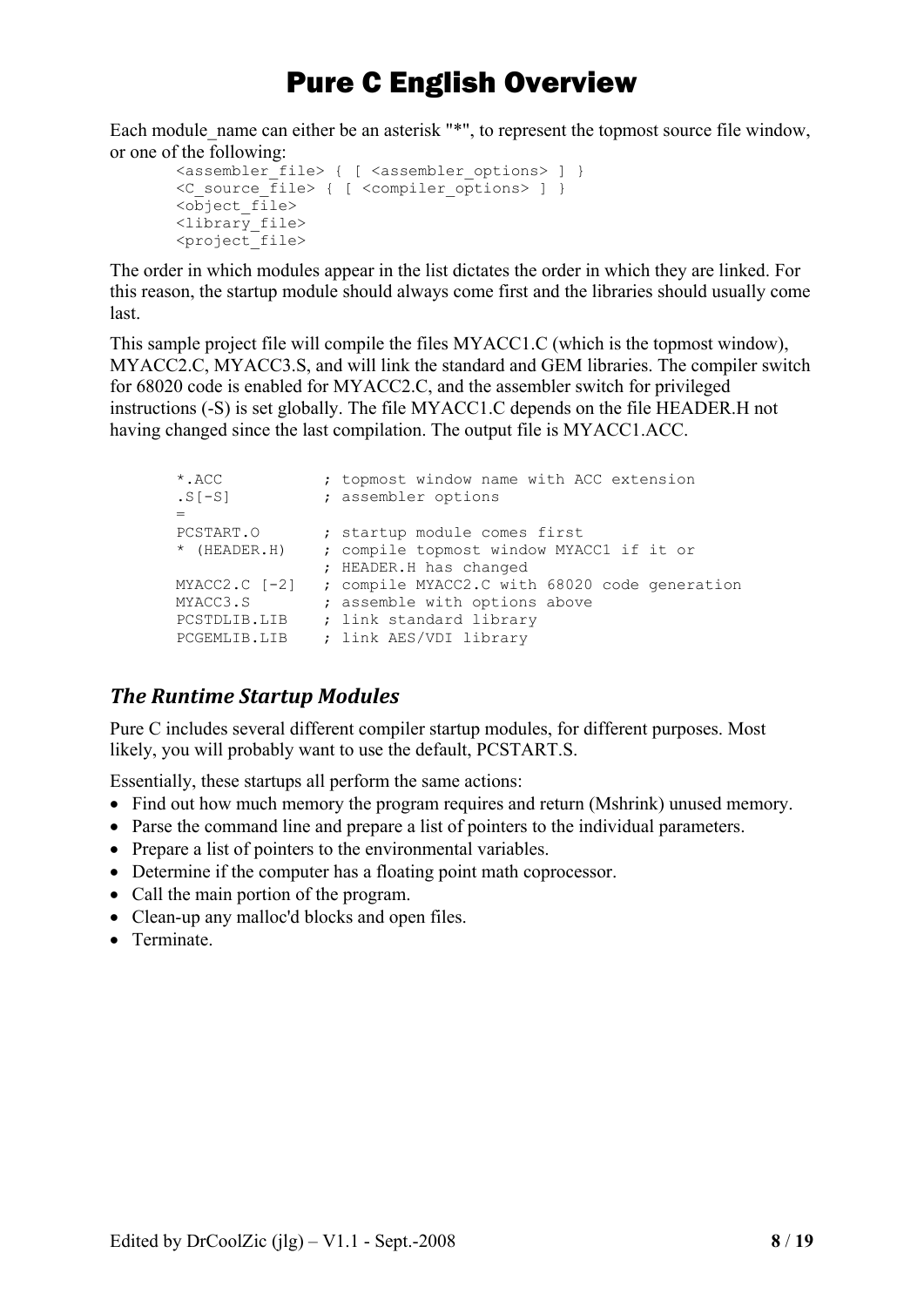<span id="page-8-0"></span>A program's "main" function receives three parameters: argc, argv, and envp. The first two are common to most C compilers. The envp parameter is a pointer to a null-terminated array of pointers to environmental variables. For example, to display a program's environment, you could use:

```
int main( int argc, char *argv[], char *envp[] ) { 
         while( *envp ) { 
                  printf( *envp ); 
                  envp++; 
          } 
}
```
Please note that since the runtime startups all look at the return value from "main" and return this to the process which executed the program, it is a good practice to always return something, most likely zero. In the case of the sample program above, a line with "return 0;" should be added.

### *Writing Desk Accessories*

Pure C's startup modules all contain a test to see if a particular program is running as a desk accessory or as a regular program. The int " app", which is defined in AES.H, is zero if the program is running as a desk accessory.

### *Helpful Hints*

#### **Using CFG and PRJ files:**

- Whenever you begin a new project, it is a good idea to start by establishing a new configuration (CFG) file. This can be done by selecting the "Load..." option in the "Options" drop-down menu. If you press the New button in the item selector, you will be asked for the name of a new CFG file.
- From this point, you should set the compiler and assembler options to the way you will want them for the particular program you are compiling. You should also create a new project (PRJ) file or select an existing one. Be sure to Save Configuration if you do not have the Autosave option turned on.
- Now, whenever you want to work on the program further, you can simply call up the "Load..." menu entry and give it the name of the CFG file. Another method is to use the desktop's Install Application feature to install PC.PRG for the extension CFG. This way, you simply have to double-click on the CFG file to get PC.PRG to come up with the correct files loaded.

### **Using warning level 1:**

In the Compiler Options dialog, there are three warning levels which can be used:

- 0 Ignore all warning messages
- 1 Produce some warning messages
- 2 Produce all warning messages

Experience has shown that, for most applications, number 1 is probably the best choice. This level corresponds to the ON/OFF defaults listed in the section of this document which describes the -W compiler switch. Level 0 ignores so many warnings that the code which is generated may not be runable if the -H compiler switch is not used.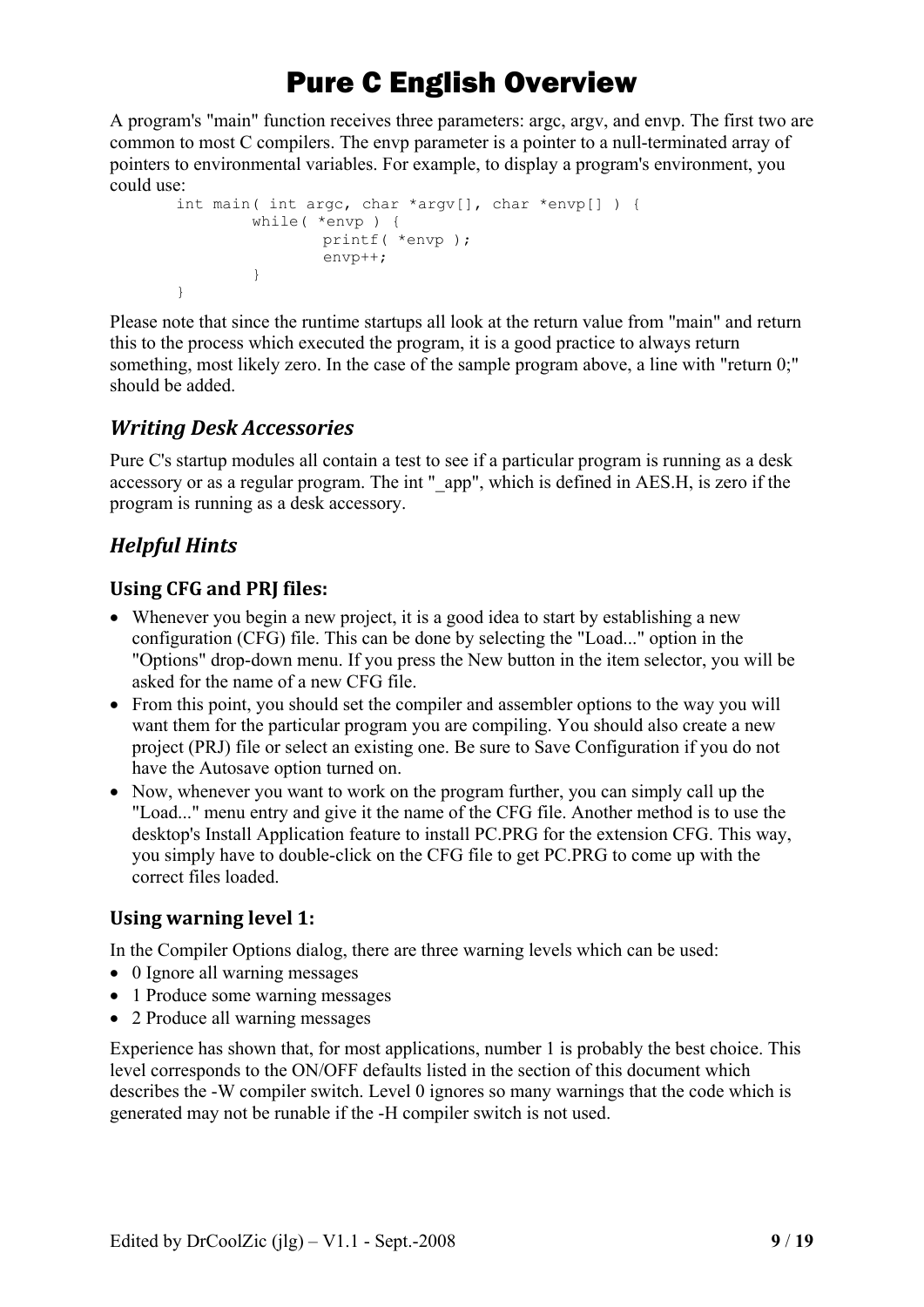### <span id="page-9-0"></span>*Predefined Data Types*

| <b>Type</b>         | sizeof         | <b>Bits</b> | Range                            |
|---------------------|----------------|-------------|----------------------------------|
| unsigned char       | 1              | 8           | 0 to 255                         |
| char                | 1              | 8           | $-128$ to 127                    |
| enum                | 2              | 16          | $-32768$ to 32767                |
| unsigned short      | 2              | 16          | 0 to 65535                       |
| short               | $\overline{2}$ | 16          | $-32768$ to 32767                |
| unsigned int        | 2              | 16          | 0 to 65535                       |
| int                 | 2              | 16          | $-32768$ to 32767                |
| unsigned long       | 4              | 32          | 0 to 4294967295                  |
| long                | 4              | 32          | -2147483648 to 2147483647        |
| <pointer></pointer> | $\overline{4}$ | 32          |                                  |
| Float               | 4              | 32          | $(+)3.4E-38$ to $(+)3.4E+38$     |
| Double              | 10             | 80          | $(+)3.3E-4932$ to $(+)1.2E+4932$ |
| long double         | 10             | 80          | $(+)3.3E-4932$ to $(+)1.2E+4932$ |
| Zeiger              | 4              | 32          | 0 to 4294967295                  |

The format for floating point numbers is IEEE-standard.

### *The Help Compiler*

Pure C includes a help compiler program (HC.TTP) which can be used to create your own help files.

HC accepts the name of a file as its only parameter. This file must be in the following format:

```
<options> 
<HLP_file_name> 
<source_file1> 
<source_file2> 
...
```
The options available are:

| L     | Produce a log file                                                       |
|-------|--------------------------------------------------------------------------|
| N     | Parse source file, but do not generate help file                         |
| $T=n$ | Expand tabs to "n" characters, where $0 \le n \le 9$ . The default is 4. |
| V     | Verbose message output                                                   |
| W     | Break on warnings                                                        |
|       |                                                                          |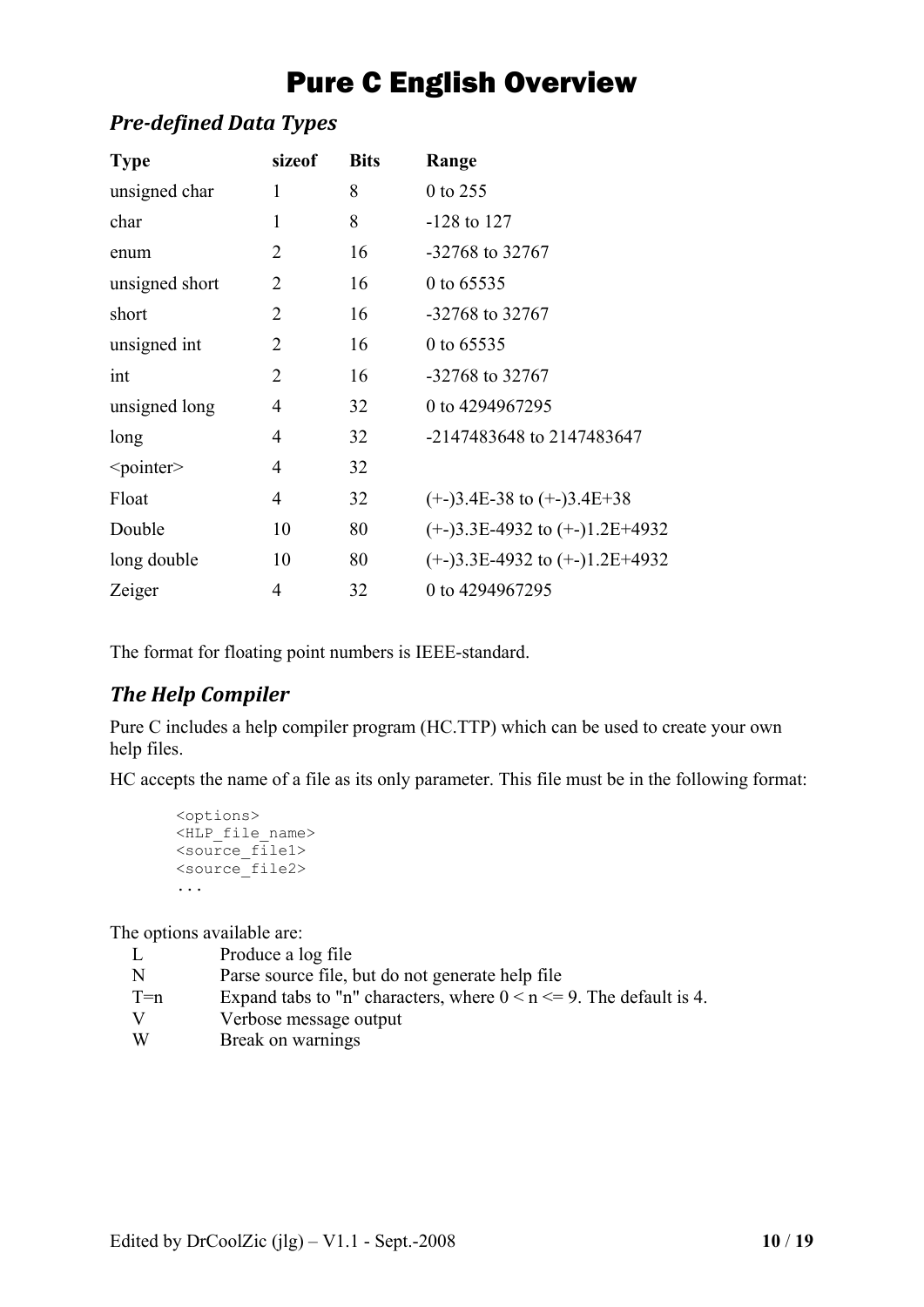Here is a sample command file:

```
-LVT=8; log file on, verbose output, tab size=8 
USR.HLP ; Help file name
USR.TXT ; Source file
```
The source files for the help compiler contain blocks of separated text. The basic format is:

```
screen( "<first screen name>" )
Help text here 
more help text 
\end 
screen( "<second screen name>" )
Help text 
\end
```
The screen names are the index entries which trigger the help text which follows. More than one screen name can also be specified for the same text:

```
screen( "Cat", "Dog", "Fish" ) 
Household pets 
\end
```
Context-sensitive help (which can be accessed with the Help key) can also be generated by using the directives "sensitive" and "capsensitive":

```
screen( "Index entry #1", sensitive( "keyword" ) ) 
This text will display for "Keyword", "KEYWORD", or even "kEYwoRd" 
\end 
screen( "Index entry #2", capsensitive( "Key" ) )
This text will only display for the word "Key" 
\end
```
Help screens can also be linked by using the sequence  $\#$ . The following two help messages are linked together:

```
screen( "First" ) 
This is some text. 
\end 
screen( "Second" ) 
Double-click on the underlined part to go to the \#First\# text. 
\end
```
The use of  $\#$  depends on the contents of the text between the markers. Another directive, \link, can also be used so that the name of the actual help screen need not appear:

```
screen( "Second" ) 
\link( "First" ) Double-click here\# to go to the first screen. 
\end
```
Both the PC\_HELP desk accessory and the on-line help in the Pure C environment look for a file called USR.HLP. This file can contain your own help messages which will be scanned whenever the help system is accessed by either of these two methods.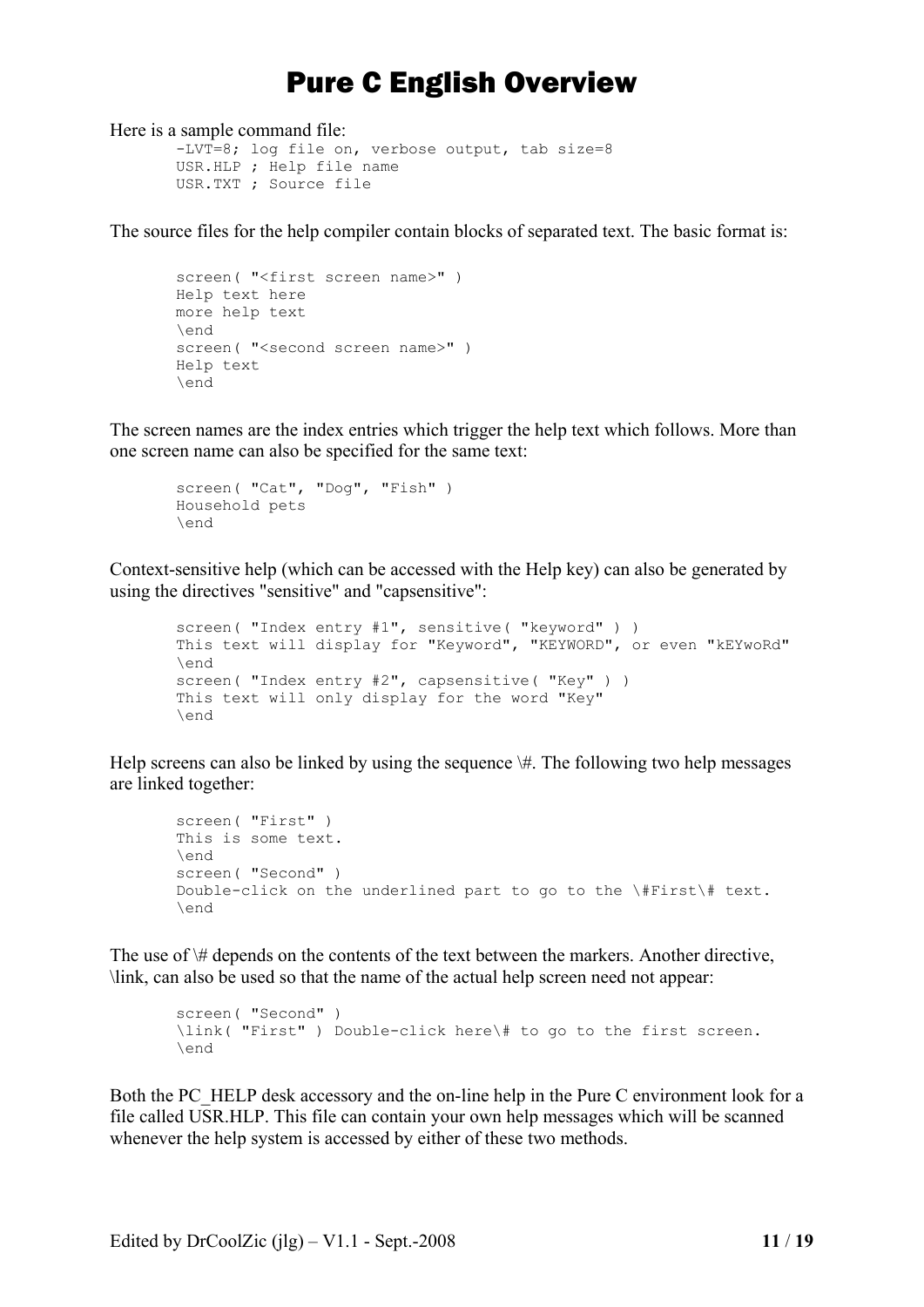### <span id="page-11-0"></span>*The Pure Debugger*

The majority of the options in the Pure Debugger should be self-evident. However, a few things should be pointed out.

First of all, probably the most useful thing of all is the double-click.It can be used to change breakpoints, file contents, variables, memory, and just about everything else. When the Inspect option is displaying the value of an array or structure, you can even double-click on a portion of the variable to get another window with a full display of its value. Try this with a nested structure to see for yourself.

Setting a simple breakpoint can be accomplished by clicking once with the mouse within the narrow column on the left side of a source file or assembly listing window. Double-clicking will bring up a dialog with more detailed options. Remember that you can use any combination of these options; you can even have a global breakpoint (which will break anywhere in the program) by turning off the "Breakpoint at:" option. The program will execute much more slowly, but this can be very useful nonetheless.

When a program is running, you can get back to the debugger at any time by pressing Alt-Help.

The main difference between a Watched value and an Inspection is that when a pointer is being examined, a Watch tends to change more often. This is because an Inspection deals with indirected values, whereas a Watch deals with the actual value before indirection, and the actual value is more likely to change than the place it points to.

The following reserved names for CPU registers (as well as a program's variable names) can be used as part of an expression for most addresses, even things like the address at which to Dump memory:

| <b>Pseudo Variable Data Type</b> |                   |
|----------------------------------|-------------------|
| $D0-D7$                          | unsigned long     |
| $A0-A7$                          | char *            |
| PC                               | $char*$           |
| FP0-FP7                          | long double       |
| <b>USP</b>                       | char <sup>*</sup> |
| SSP                              | $char*$           |

Remember that if you want the Pure Debugger to use the source code in its displays, you must not only compile C modules with the -Y option, but you must also link using the -G, -L, and - Y options.

One hint: if your program intercepts system vectors, you should always try to make sure that you allow it to finish before quitting the debugger.

Otherwise, very nasty things can happen.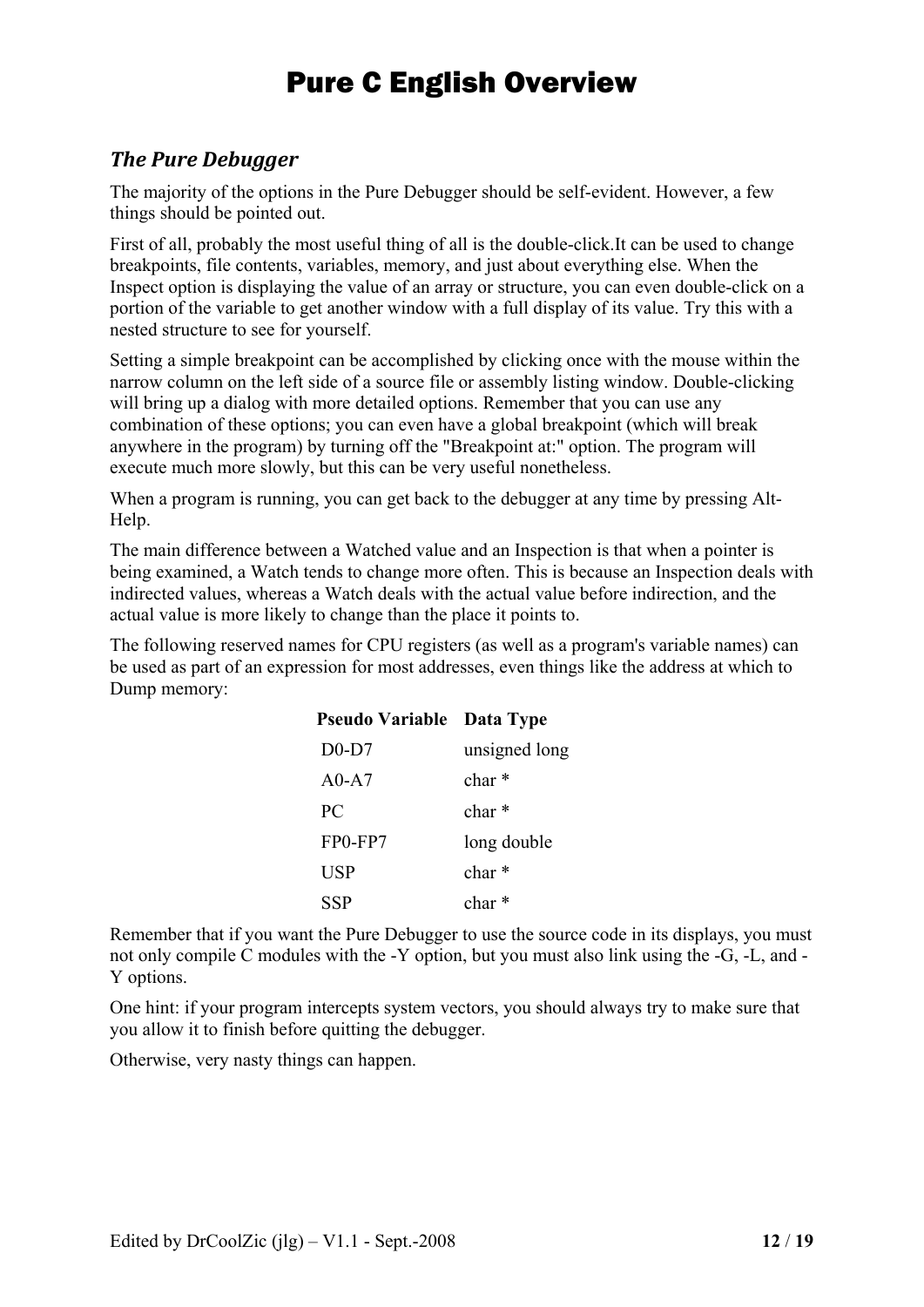### <span id="page-12-0"></span>*Pure Assembler*

The format used by Pure C's assembler is essentially the same which is used by other assemblers, such as Atari's MADMAC. The following directives are implemented. Each can be preceded with a period ("."), though this is not required. Directives which take a "size" can have one of the following values:

| Symbol type       |                         | length (bytes)        |
|-------------------|-------------------------|-----------------------|
| $\cdot b$         | byte                    |                       |
| $W_{\mathcal{A}}$ | word                    | $\mathcal{D}_{\cdot}$ |
| .1                | long                    |                       |
| $\cdot$ S         | single precision real   |                       |
| $\cdot X$         | extended precision real | 10                    |
| .p                | packed BCD              | 7                     |

Constants can begin with various prefixes:

| \$                         | hexadecimal |
|----------------------------|-------------|
| 0x                         | hexadecimal |
| 0X                         | hexadecimal |
| $\frac{0}{0}$              | binary      |
| $\left(\widehat{a}\right)$ | octal       |
| $<$ none $>$               | decimal     |

A constant can also contain underscores (\_) to separate its digits for clarity. For instance, one million could be written 1 000 000. Floating point numbers can be written in the same formats that a C compiler understands.

String constants begin with ' or ". A string constant must end with the same character it begins with. A constant can even be used in normal instructions:<br>move.b# $'A', d0$  ; set d0.b to 65

 $:$  set d0.b to 65

Directives<sup>.</sup>

| TUULIVUS.               |                                                               |
|-------------------------|---------------------------------------------------------------|
| $expression = value$    | Assign a value. For instance: ROM base = $$f$ c0000           |
| $*$ = expression        | Set position forward.                                         |
|                         | For instance, to leave a gap of 256 bytes: $* = $100$         |
| ALIGN [expression]      | Fills with null bytes until the next address divisible by     |
|                         | "expression" is encountered. The default value for            |
|                         | "expression" is 2 (word alignment).                           |
| ALINE #expression       | Generates a Line A instruction. Ex: ALINE \$10; generates     |
|                         | opcode \$A010                                                 |
| ASCII string, string    | A string of characters, without a NUL at the end. Ex: hello:  |
|                         | ASCII "Hello there!", "How are you?"                          |
| ASCIIL string[, string] | A string of characters, preceded by a length byte. Ex.: these |
|                         | two are equivalent:                                           |
|                         | ASCIIL "Hello World!"; and                                    |
|                         | DC.B12                                                        |
|                         | ASCII "Hello World!"                                          |
|                         |                                                               |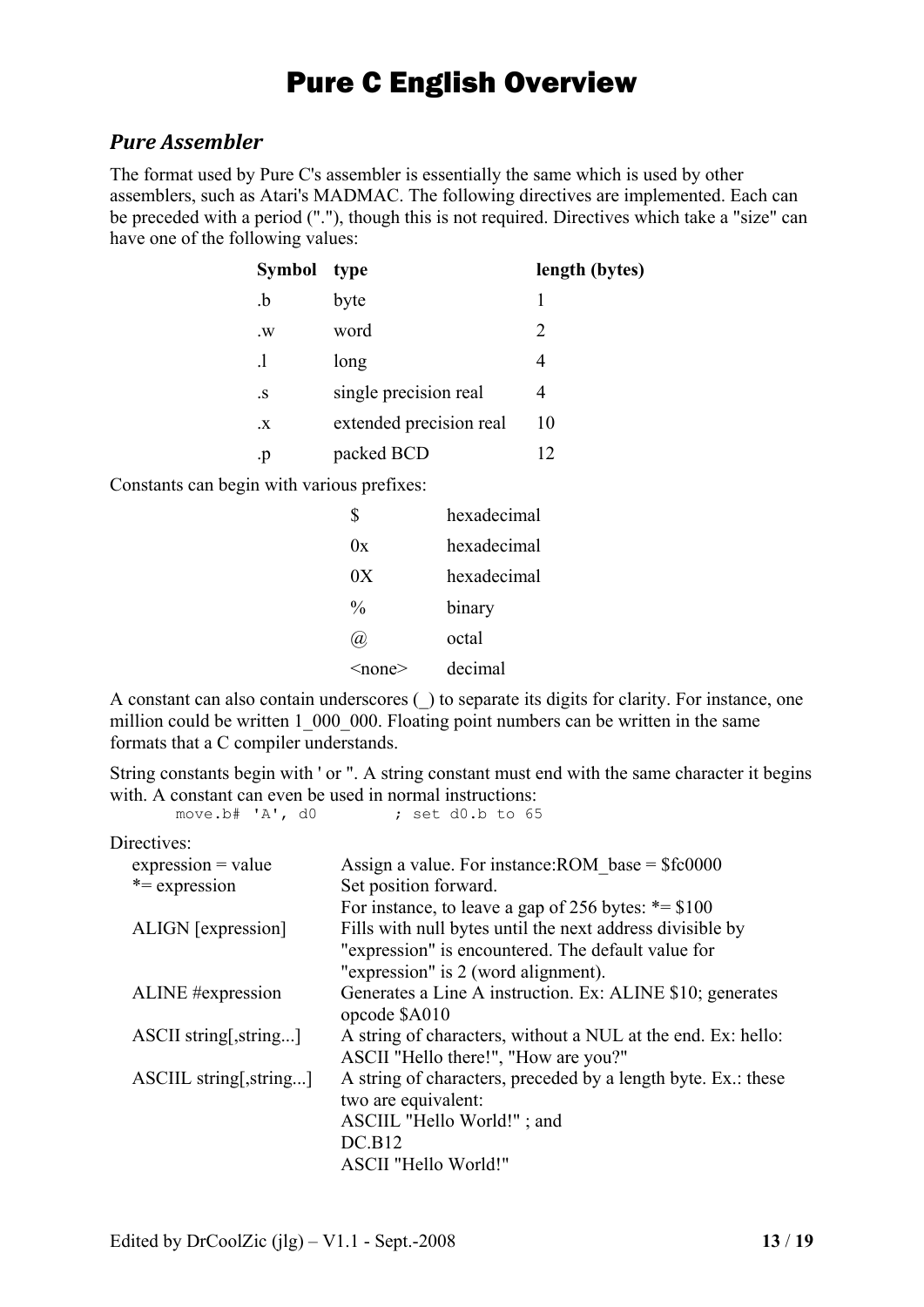| ASCIIZ string[, string]             | A string of characters followed by a NUL byte. Ex.: these two<br>are equivalent: |  |  |  |
|-------------------------------------|----------------------------------------------------------------------------------|--|--|--|
|                                     | ASCIIZ "Hello World!"; and<br>ASCII "Hello World!"                               |  |  |  |
|                                     |                                                                                  |  |  |  |
|                                     | DC.B.0                                                                           |  |  |  |
| <b>BSS</b> [expression]             | Enter the BSS segment. All subsequent instructions                               |  |  |  |
| BSS "name"                          | will become part of this segment, until a DATA or TEXT                           |  |  |  |
|                                     | directive is encountered. "expression" can be the number of a                    |  |  |  |
|                                     | segment, from 0 to 3. A "name" for a segment can also be                         |  |  |  |
|                                     | given. When the linker links the segments, it always goes in                     |  |  |  |
|                                     | order from 0 to 3.                                                               |  |  |  |
| COMM label, expression              | Defines a block of "expression" NUL-filled bytes in the BSS                      |  |  |  |
|                                     | segment.                                                                         |  |  |  |
| DATA [expression]                   | Enter the DATA segment. All subsequent instructions                              |  |  |  |
| DATA "name"                         | will become part of this segment, until a BSS or TEXT                            |  |  |  |
|                                     | directive is encountered. "expression" can be the number of a                    |  |  |  |
|                                     | segment, from 0 to 3. A "name" for a segment can also be                         |  |  |  |
|                                     | given. When the linker links the segments, it always goes in                     |  |  |  |
|                                     | order from $0$ to $3$ .                                                          |  |  |  |
| DC[.size] expression [, expression] |                                                                                  |  |  |  |
|                                     | Defines a constant in the current segment. Each "expression"                     |  |  |  |
|                                     | in the list is "size" bytes long.                                                |  |  |  |
| DCB[.size] count [, expression]     |                                                                                  |  |  |  |
|                                     | Defines "count" repetitions of the remaining expressions. Ex.:                   |  |  |  |
|                                     | ; result: \$FFFFFFFEFFFFFFFF<br>dcb.1<br>$2,-2$                                  |  |  |  |
|                                     | ; \$0003000400030004<br>$dcb.w$ 2,3,4                                            |  |  |  |
|                                     | 3, "ABC"<br>; \$414243414243414243<br>dcb.b                                      |  |  |  |
| DS[.size] expression                | Reserves "expression" NULL bytes. Used primarily in the BSS                      |  |  |  |
|                                     | segment.                                                                         |  |  |  |
| <b>ELSE</b>                         | See IF.                                                                          |  |  |  |
| <b>END</b>                          | End assembly. Text following END is not evaluated.                               |  |  |  |
| <b>ENDC</b>                         | See IF.                                                                          |  |  |  |
| <b>ENDIF</b>                        | Same as ENDC. See IF.                                                            |  |  |  |
| <b>ENDM</b>                         | End macro definition. See REPT and MACRO.                                        |  |  |  |
| <b>ENDMOD</b>                       | Ends a module. See MODULE.                                                       |  |  |  |
| EQU label, expression               | This performs the same function as using $=$ or SET.                             |  |  |  |
| label EQU expression                |                                                                                  |  |  |  |
| ERROR "message"                     | Terminate the assembler with an error message.                                   |  |  |  |
| <b>EVEN</b>                         | Perform word-alignment by inserting a NUL byte, if necessary.                    |  |  |  |
| <b>EXITM</b>                        | Exits a macro without processing it any further.                                 |  |  |  |
| EXPORT label[,label]                | Defines a label as being global. This is necessary for the linker                |  |  |  |
|                                     | to resolve external references to a label.                                       |  |  |  |
| FLINE #expression                   | Generates a Line F instruction. Ex:                                              |  |  |  |
|                                     | FLINE \$10 ; generates opcode \$F010                                             |  |  |  |
| GLOBL label[,label]                 | Defines one or more labels as being imported into the                            |  |  |  |
|                                     | assembly module, or as being exported out of it.                                 |  |  |  |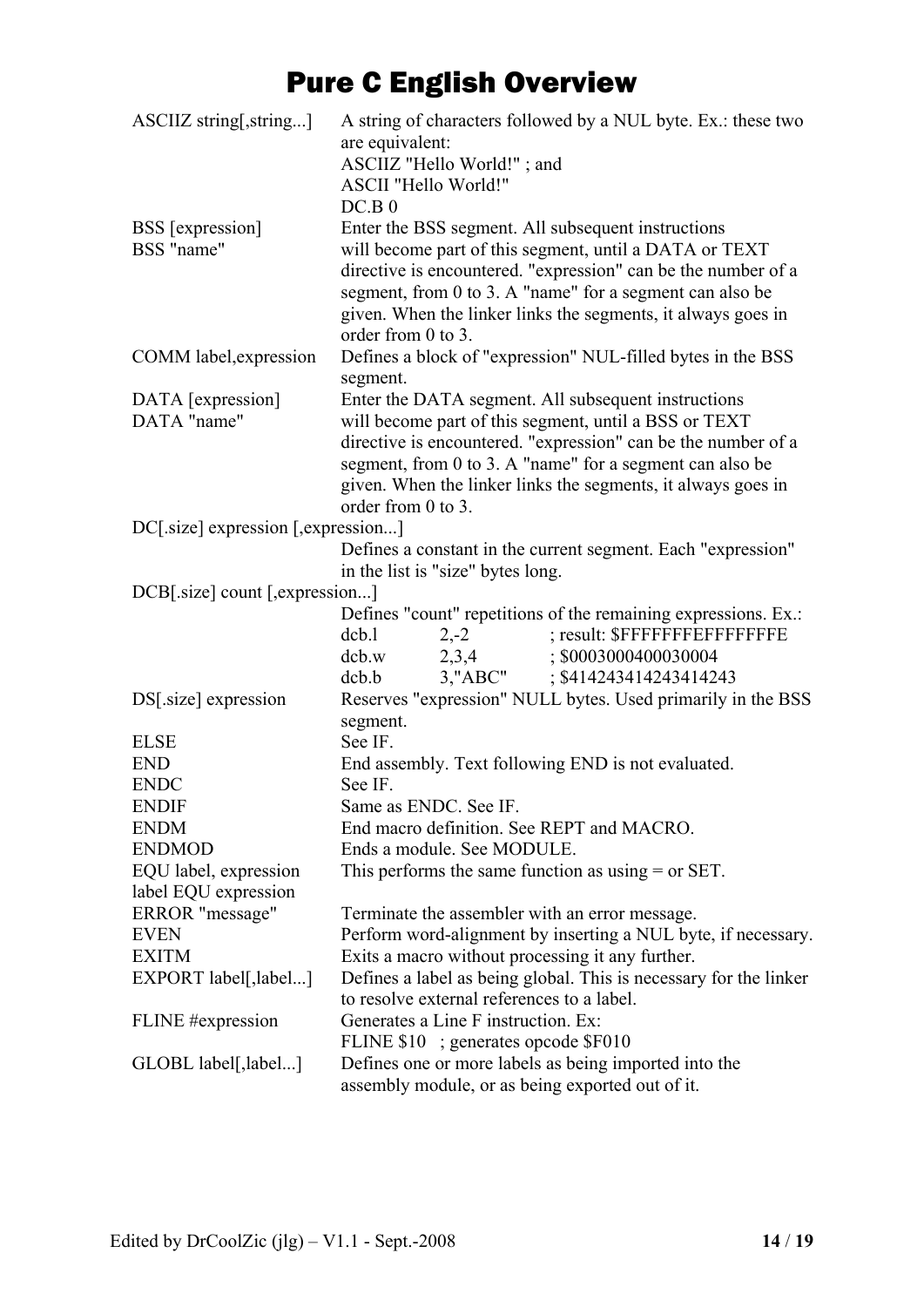| IFcc expression<br>$<$ statements $>$<br><b>[ELSE IF</b> |                      | Conditional assembly.                                                                                                                   |
|----------------------------------------------------------|----------------------|-----------------------------------------------------------------------------------------------------------------------------------------|
|                                                          |                      |                                                                                                                                         |
| $\leq$ statement $\geq$                                  |                      |                                                                                                                                         |
| <b>ENDIF</b>                                             |                      |                                                                                                                                         |
|                                                          |                      | The condition code "cc" can be one of the following:                                                                                    |
|                                                          | IF exp               | $exp := 0$                                                                                                                              |
|                                                          | IFF exp              | $exp == 0$                                                                                                                              |
|                                                          | IFB arg              | macro arg is not supplied                                                                                                               |
|                                                          | IFNB arg             | macro arg is supplied                                                                                                                   |
|                                                          | IF1                  | first assembler pass                                                                                                                    |
|                                                          | IF <sub>2</sub>      | second pass                                                                                                                             |
|                                                          | IFEQ exp             | $exp == 0$                                                                                                                              |
|                                                          | IFNE exp             | $exp := 0$                                                                                                                              |
|                                                          | IFLE exp             | $exp \leq 0$                                                                                                                            |
|                                                          | IFLT exp             | exp < 0                                                                                                                                 |
|                                                          | IFGE exp             | $exp \geq 0$                                                                                                                            |
|                                                          | IFGT exp             | exp > 0                                                                                                                                 |
| IMPORT label[, label]                                    |                      | Defines a label as being contained in another module. This is<br>necessary for the linker to resolve external references to a<br>label. |
| INCLUDE "filename"                                       |                      | Includes (assembles) a secondary file.                                                                                                  |
| <b>INCLUDE</b> 'filename'                                |                      |                                                                                                                                         |
|                                                          |                      |                                                                                                                                         |
|                                                          |                      | LCOMM label, expression Reserves "expression" bytes in the BSS segment with the<br>"label".                                             |
| <b>LIST</b>                                              |                      | All text following a LIST directive appears in the listing file                                                                         |
|                                                          |                      | generated during assembly. Use NOLIST to disable the list.                                                                              |
| LOCAL label [,label]                                     |                      | Defines a local label within a macro in the form                                                                                        |
|                                                          |                      | XXXX, where "XXXX" is from 0000 to 9999. For                                                                                            |
|                                                          |                      | example:                                                                                                                                |
|                                                          | macro absolute       |                                                                                                                                         |
|                                                          | local                | end                                                                                                                                     |
|                                                          | tst.w                | d0                                                                                                                                      |
|                                                          | bge                  | end                                                                                                                                     |
|                                                          | neg.w                | d0                                                                                                                                      |
| end:<br>endm                                             |                      |                                                                                                                                         |
|                                                          | absolute; uses label | 0000                                                                                                                                    |
|                                                          | absolute; uses label | 0001                                                                                                                                    |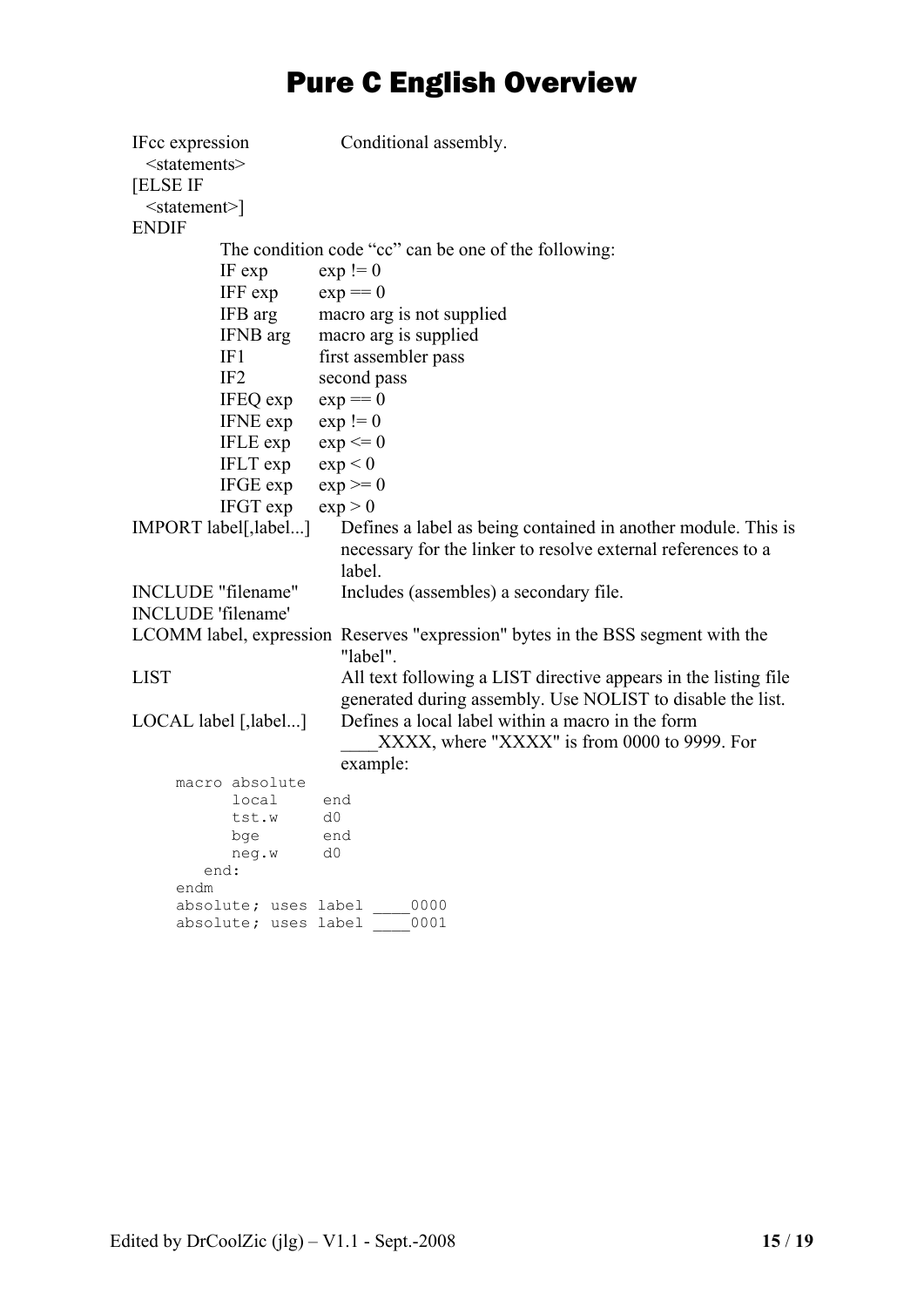• MACRO name[.size] [[param1],param2...] <statements><br>ENDM

Define a macro with name "name". For example:

| Macro     | Push.size<br>move.size | parm<br>$param, - (sp)$ |                                 |
|-----------|------------------------|-------------------------|---------------------------------|
| endm      |                        |                         |                                 |
| Push.1 d0 |                        |                         | ; generates move.1 $d0, - (sp)$ |
| Push      |                        |                         | ; generates move $d0, - (sp)$   |

To substitute a parameter within a macro in a place which is not preceded with a separator, the  $\&$  can be used:

| Macro                                                                                                                                                                                                                                                    | move.l | PushData RegNumber<br>$D\&RegNumber, -(sp)$ ; move.1 Dx, -(sp)                                                                                                                                                                                                                                                                                                                                                                                                                                                   |  |
|----------------------------------------------------------------------------------------------------------------------------------------------------------------------------------------------------------------------------------------------------------|--------|------------------------------------------------------------------------------------------------------------------------------------------------------------------------------------------------------------------------------------------------------------------------------------------------------------------------------------------------------------------------------------------------------------------------------------------------------------------------------------------------------------------|--|
| endm                                                                                                                                                                                                                                                     |        |                                                                                                                                                                                                                                                                                                                                                                                                                                                                                                                  |  |
| MC68000<br>MC68010<br>MC68020<br>MC68030<br>MC68040<br>MC68851<br>MC68851-<br>MC68881 [expression]<br>MC68881-                                                                                                                                           |        | Selects the specific type of code to be generated by assembler                                                                                                                                                                                                                                                                                                                                                                                                                                                   |  |
| <b>MODULE</b> label                                                                                                                                                                                                                                      |        | Defines a module with name "label". A module serves as a<br>convenient way of preventing the linker from treating different<br>occurrences of the same label within one source file as the<br>same occurrence. This is similar to the behavior which occurs<br>when multiple assembly source files are used. Note that for<br>library creation, all the individual routines should either be<br>declared as independent MODULEs, or they should be in<br>separate source files. A MODULE should end with ENDMOD. |  |
| <b>NOLIST</b><br>OFFSET [expression]                                                                                                                                                                                                                     |        | Turn off the listing feature. See LIST.<br>Generate constants which define the number of bytes from the<br>start of the OFFSET block. An OFFSET block is terminated by<br>changing segments with TEXT, DATA, or BSS directives:                                                                                                                                                                                                                                                                                  |  |
| ; Generate offsets for the elements of the C structure:<br>; struct list<br>$\cdot$ {<br>; struct list *next;<br>; charname $[20]$ ;<br>$\Box$<br>OFFSET<br>next: ds.11 ; next gets 0<br>name: ds.b20; name gets 4<br>EVEN<br>TEXT<br>move.lnext(a0), a0 |        |                                                                                                                                                                                                                                                                                                                                                                                                                                                                                                                  |  |

lea name(a0), a1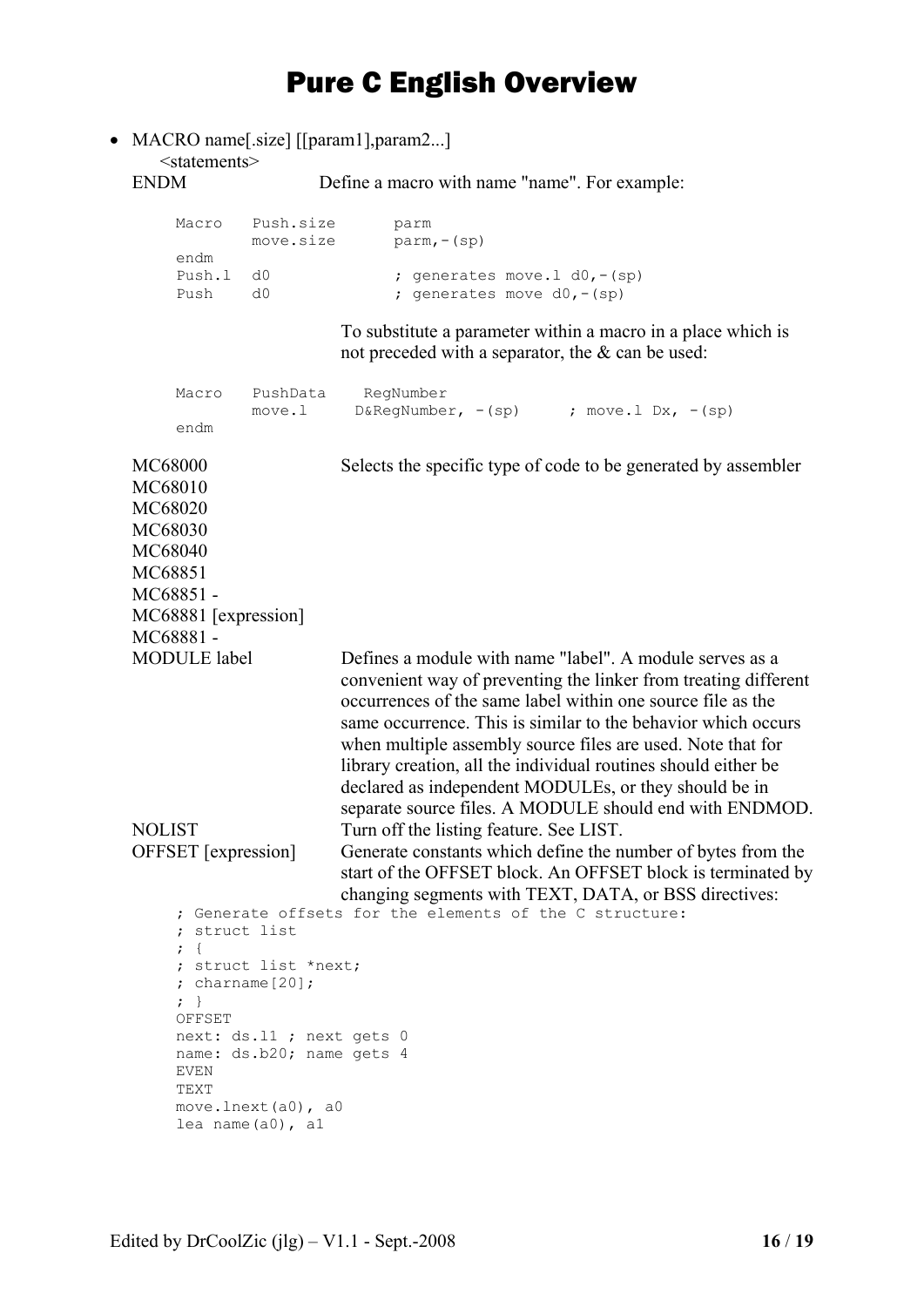|                                                                                    | • ORG expression<br>PAGE [expression]<br>PRINT ["message"]          | Advance position by "expression" bytes. Same as *=.<br>Set the page length for listings to "expression". If no value is<br>given, a form feed is generated.<br>Prints a message within a listing. If no message is given, a                                                                                                     |
|------------------------------------------------------------------------------------|---------------------------------------------------------------------|---------------------------------------------------------------------------------------------------------------------------------------------------------------------------------------------------------------------------------------------------------------------------------------------------------------------------------|
|                                                                                    |                                                                     | newline is generated.                                                                                                                                                                                                                                                                                                           |
|                                                                                    | REG label, registerlist<br>label REG registerlist                   | Defines a register list for the MOVEM instruction. Ex.:                                                                                                                                                                                                                                                                         |
| SavedRegs REG A2-A4/D3<br>movem.1#SavedRegs, -(sp)<br>$movem.1(sp) +$ , #SavedRegs |                                                                     |                                                                                                                                                                                                                                                                                                                                 |
|                                                                                    |                                                                     |                                                                                                                                                                                                                                                                                                                                 |
|                                                                                    | <b>REPT</b> expression<br><statements><br/><b>ENDM</b></statements> | Repeat statements "expression" times.                                                                                                                                                                                                                                                                                           |
|                                                                                    | SET label, expression<br>label SET expression                       | Same as $=$ and EQU.                                                                                                                                                                                                                                                                                                            |
|                                                                                    | TEXT [expression]<br>TEXT "name"                                    | Enter the TEXT segment. All subsequent instructions will<br>become part of this segment, until a DATA or BSS directive is<br>encountered. "expression" can be the number of a segment,<br>from 0 to 3. A "name" for a segment can also be given. When<br>the linker links the segments, it always goes in order from 0 to<br>3. |
|                                                                                    | <b>SUPER</b><br>TTL "title"                                         | Select the supervisor instruction set.<br>Define the title for a listing file. The name of the source file<br>can be included in "title" by using %f. Ex.:TTL "Listing for<br>source file %f."                                                                                                                                  |
|                                                                                    | <b>USER</b>                                                         | Select the user instruction set.                                                                                                                                                                                                                                                                                                |
|                                                                                    | XDEF label[,label]<br>XREF label[,label]                            | Exports labels for use in external modules. See EXPORT.<br>Imports labels from external modules. See IMPORT.                                                                                                                                                                                                                    |

The Pure Assembler will normally try to optimize certain instructions. For a list of which instructions are optimized, see pages 189-190 of the Pure Assembler manual.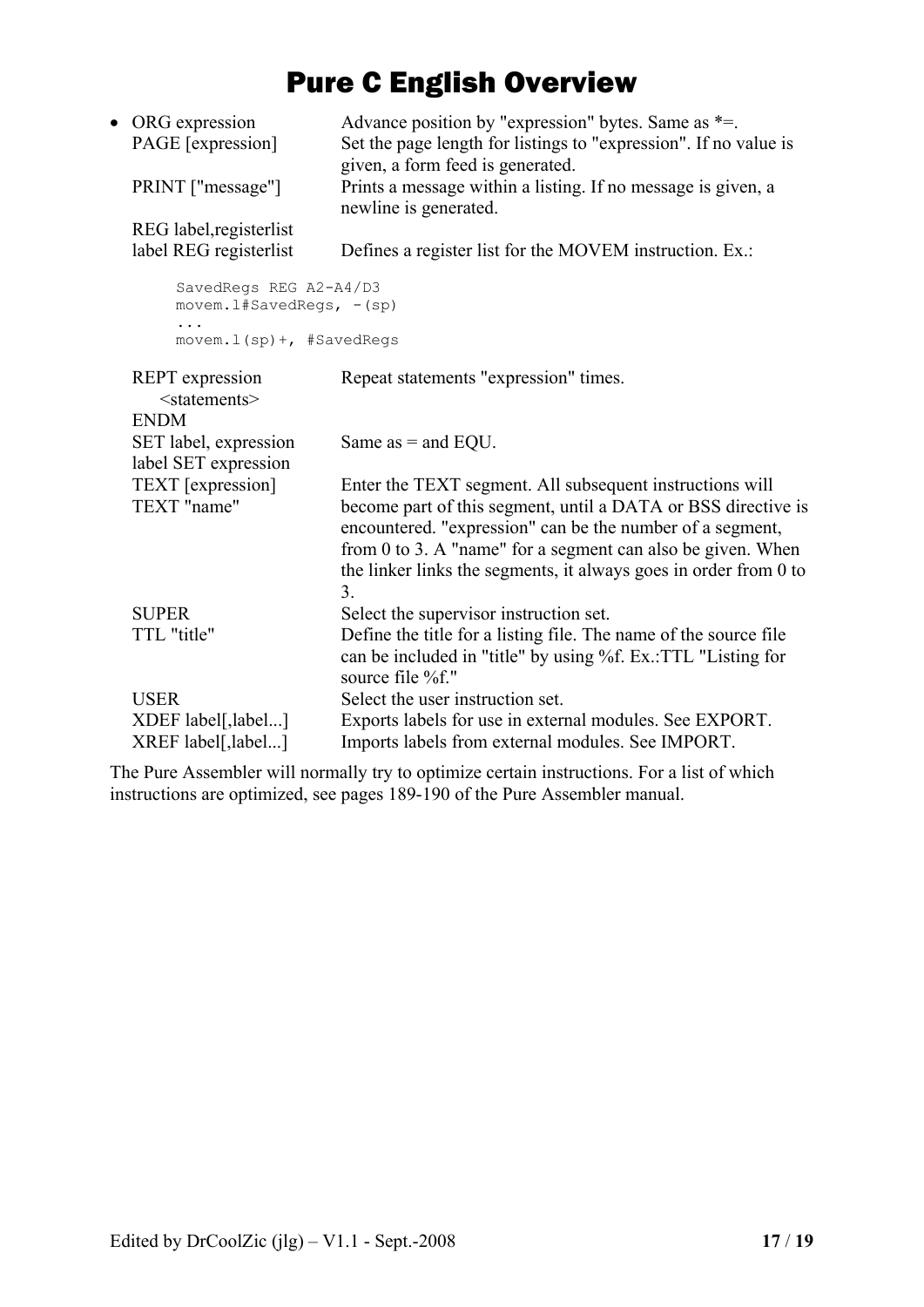#### <span id="page-17-0"></span>*Assembly Language Considerations: Parameter Passing*

The Pure C compiler passes function parameters in CPU registers to improve performance. The data registers D0, D1, and D2 are for passing char's, int's, and long's. The address registers A0 and A1 are for passing pointers. Any parameters which cannot fit into the correct set of registers are passed on the stack. This includes data types such as "double" and all structures.

To determine which parameter is passed in which register, the function should be evaluated from left to right. For instance, say we have the following function prototype:

```
int foo(char d1, char *p1, struct xx *p2, long *p3, int d2, 
         GRECT g1, long d3)
```
and this function was being called as follows:

foo( 'A', string, xxptr, longptr,val,grect, 43L )

In this case, the compiler might generate code which looks something like this:

```
moveq.1 #43, D2 ; parameter d3 into D2 register
lea grect+8(pc),a0 ; get address of end of grect structure 
move 1 - (a0), -(a7) ; push last two elements
move.1 -(a0), -(a7) ; push first two elements
move val, D1 ; parameter d2 into D1 register
move.l longptr, -(a7) ; goes on stack because A0 and A1 to be used 
move.1 xxptr, A1 ; parameter p2 into A1 register
move.l string, A0 ; parameter p1 into A0 register 
move #'A', D0 ; parameter d1 into D0 register 
jsr foo ; call foo
```
This type of parameter passing can be defeated in two ways: either with the -H compiler switch, or by declaring the function to be of type "cdecl". For example, to pass all parameters to the function above on the stack, you could use:

```
int cdecl foo( ...
```
Certain system vector routines (like the critical error handler) can be directly replaced by a Pure C function if the "cdecl" type is used in the function's declaration.

Another implicit case when all parameters are passed on the stack is when the ANSI C ellipses operator ("...") is used. One example of this is the printf function:

int printf( const char \*format, ... )

The compiler uses D0-D2/A0-A2 for parameter passing and for temporary storage. This not only means that any assembly module MUST save any other registers it uses, it also means that any routine which calls a routine compiled by Pure C will most likely have these registers destroyed. For this reason, special care must be taken when writing interrupt handlers using Pure C.